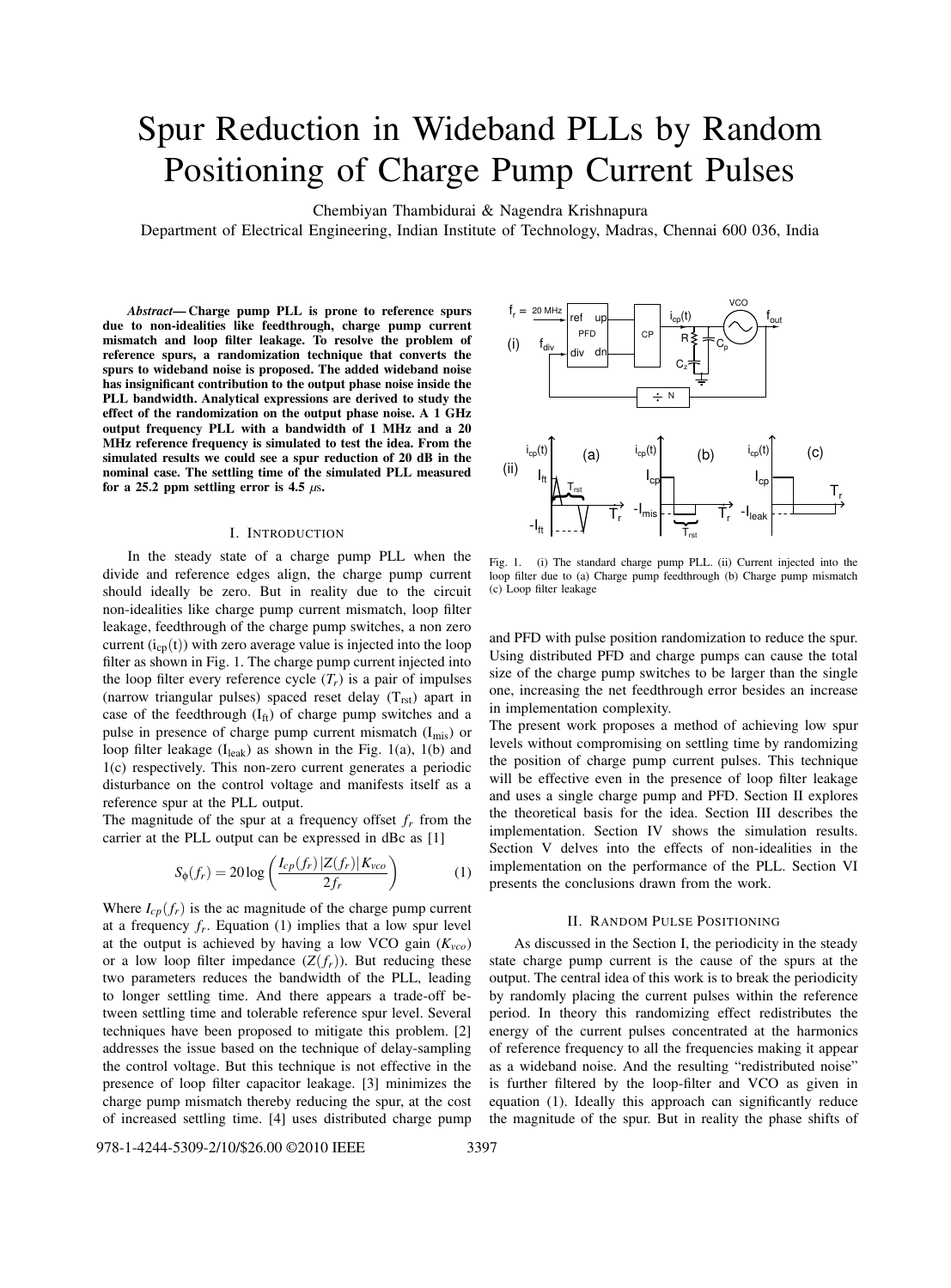

Fig. 2. (a) Periodic impulse train. (b) Random impulse position modulation.



Fig. 3. The spectrum of random impulse positioning for  $n=2$  &  $n=16$  (PSD computed with a resolution binwidth of *fr*/256)

the current pulses cannot be continuous but a multiple of a fixed number. The effects of this quantization in phase shift is discussed below.

The reference period  $(T_r)$  is divided into small and equal time intervals of value  $T_r/n$  and the  $k^{th}$  current pulse will now appear at  $kT_r + a_kT_r/n$  instead at  $kT_r$ .  $a_k$  is a uniform random number that can take integer values in the interval  $[0, n-1]$ . The periodic current pulses can be modelled as a periodic impulse train. The impulse train and the associated random signal are shown in the Fig. 2 for  $n = 8$ . The periodic signal and the random signal can be expressed as

$$
x(t) = \sum_{k=-\infty}^{\infty} \delta(t - kT_r)
$$
 (2)

$$
r(t) = \sum_{k=-\infty}^{\infty} \delta(t - kT_r - \frac{a_k T_r}{n})
$$
\n(3)

where  $a_k \in [0, n-1]$ . The power spectrum of the signal  $x(t)$ is that of an impulse train and is given by

$$
S_x(f) = \frac{1}{T_r^2} \sum_{k=-\infty}^{\infty} \delta(f - \frac{k}{T_r})
$$
 (4)

The spectrum of the random signal  $r(t)$  can be represented as

$$
S_r(f) = S_{rd}(f) + \frac{1}{T_r^2} \sum_{k=-\infty}^{\infty} \delta(f - k\frac{n}{T_r})
$$
 (5)



Fig. 4. Spur rejection vs percentage delay variation for different values of n

where  $S_{rd}(f)$  is the "redistributed noise" and

$$
S_{rd}(f) = \frac{1}{nT_r} \left[ (n-1) - \frac{2}{n} \sum_{k=1}^{n-1} (n-k) \cos(\frac{2\pi k f T_r}{n}) \right] \tag{6}
$$

For a simple case  $n = 2$ ,

$$
S_{rd}(f) = \frac{1}{T_r} \sin^2(\frac{\pi f T_r}{2})
$$
\n(7)

(The proof of equations (5) and (6) for  $n = 2$  is derived in Appendix I). From equations (4) and (5), we see that the spectrum before randomization contains harmonics at *f<sup>r</sup>* and the spectrum after randomization contains harmonics at  $nf_r$ and the energy present in the harmonics  $f_r$  to  $(n-1)f_r$  is spread in the band 0 to  $nf_r$ . The simulated spectrum of the randomized signals is shown in Fig. 3 for  $n = 2$  and  $n = 16$ . For any arbitrary pulse shape of the charge pump current, the spectrum after randomization is obtained by multiplying the spectrum shown in Fig. 3 with the spectrum of the charge pump current pulse. Then using equation (1) we can obtain the phase noise contribution after randomization at the PLL output. We see from equation (7) and also from Fig. 3 that the "redistributed noise" after randomization is not white but rather shaped in frequency (by a  $sin^2$  function for  $n = 2$ ) and possesses insignificant energy at frequencies close to DC. Hence the randomization doesn't affect the close-in phase noise (long-term jitter) of the PLL.

In the preceding analysis, the delay value is assumed to be fixed. But in reality the delays are prone to process variations as they are implemented using inverters. If the implemented delay is not equal to  $T_r/n$ , then spurs appear in the output as explained in Section V. Fig. 4 shows the spur rejection vs percentage variations in the delay from its ideal value. From Fig. 4 it can be seen that for delay variations greater than than the ideal value, there is an improvement of 5 dB for  $n = 4$ , and 6.5 dB for  $n = 8$  when compared to  $n = 2$  in the spur rejection, for 30% variation in the delay. As *n* increases, we get better rejection even for larger variations in the delay. But the increase becomes marginal for *n* greater than 8. We chose  $n = 16$  for our simulations for less sensitivity to delay variations.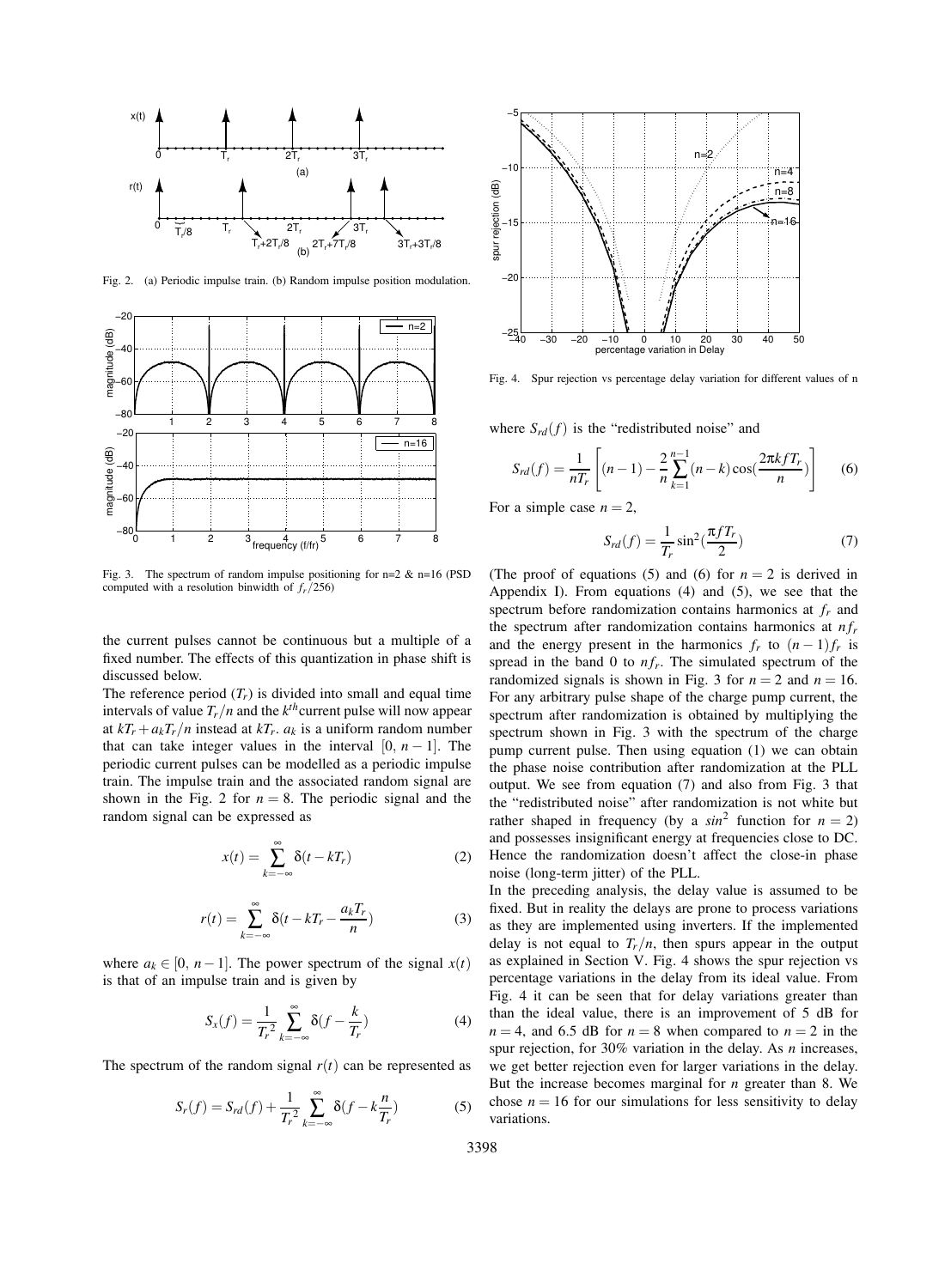# III. IMPLEMENTATION

As discussed in Section II, the position of the charge pump current pulses is varied randomly within a reference cycle to reduce the spur. This is nothing but shifting the charge pump current position by the multiples of fixed delay. This can be easily achieved by delaying the 'up' and 'dn' pulses of the PFD and choosing one pair (up/dn) of the delayed pulses randomly. We use a 15-cell delay chain with the delay value of each cell equal to  $T_r/16$ . And one of the 16 possible



Fig. 5. Modified PLL architecture

versions of the 'up' and 'dn' signals is chosen randomly per reference cycle using a 16:1 multiplexer based on a random 4 bit control signal (*sel*[3 : 0]) generated by a PRBS<sup>1</sup> generator. The modified architecture of the PLL with the randomization technique included is shown at a system level in Fig. 5.

#### IV. SIMULATION RESULTS

To validate the proposed idea, a PLL was simulated with 1MHz bandwidth running at an output frequency of 1 GHz and a reference frequency of 20 MHz. The charge pump current  $(I_{cp})$  is 50 $\mu$ A, the loop-filter parameters are R = 21.7 k $\Omega$ , C<sub>z</sub> = 37.25 pF, C<sub>p</sub> = 1.99 pF. The VCO gain,  $K_{vco} = 200 \text{ MHz/V}$ . The nominal divide value is  $N = 50$ . The PFD, CP and loop filter are at transistor level and the remaining blocks (VCO, divider and the digital logic for randomization) are modelled behaviorally. The VCO, divider and the randomization logic are assumed to be ideal (noiseless) and the source of noise is only deterministic, contributed by the charge pump. To model the effect of charge pump mismatch, a constant current source of value 0.1*Icp* is connected in parallel to the sourcing current. The feedthrough is inherent with the



Fig. 6. Phase noise of the PLL output comparing the the performance with and without randomization. (The resolution bandwidth used for PSD computation is 78.125 kHz)



Fig. 7. Phase noise at the PLL output due to resistor and VCO compared with the "spread noise" due to randomization

circuit of the implemented charge pump. The simulated phase noise with and without randomization is shown in Fig. 6 in dBc. The simulated rejection of the spur was 20 dB. It corroborates our claim of dealing with all the non-idealities of the PLL that produce reference spur.

To study the effect of the technique on the output phase noise at high frequencies we compare the phase noise contribution of the VCO and loop filter resistor to the randomization noise. Fig. 7 shows the phase noise due to the randomization overlaid with the resistor and VCO noise at the PLL output. (The phase noise model of the open loop VCO assumes a phase noise specification of 120 dBc/Hz at 1 MHz offset and a  $1/f<sup>3</sup>$  corner of 200 kHz as shown in Fig. 7). The phase noise contributed to the PLL output by VCO and resistor is dominant near the bandwidth of the PLL and also at high frequencies. The plot shows that the noise added by the randomization is at least 20 dB lower than these two contributions at frequencies close to the bandwidth of the PLL and it becomes dominant only at frequencies greater than 10 MHz.

<sup>&</sup>lt;sup>1</sup>The randomizing sequence should posses a uniform distribution for perfect spur elimination. A single PRBS generator with 4 taps taken from different points of the LFSR (Linear Feedback Shift Register) of length greater than 7 can guarantee a near uniform distribution but not a white spectrum (which leads to a slight increase in the in-band noise). Four PRBS generators with different state transitions can be used to generate the 4-bit random data with white spectrum. A larger PRBS length lowers the in-band noise floor. The length of the PRBS is determined by the noise floor that can be tolerated by the system. (Details not given due to space constraints).